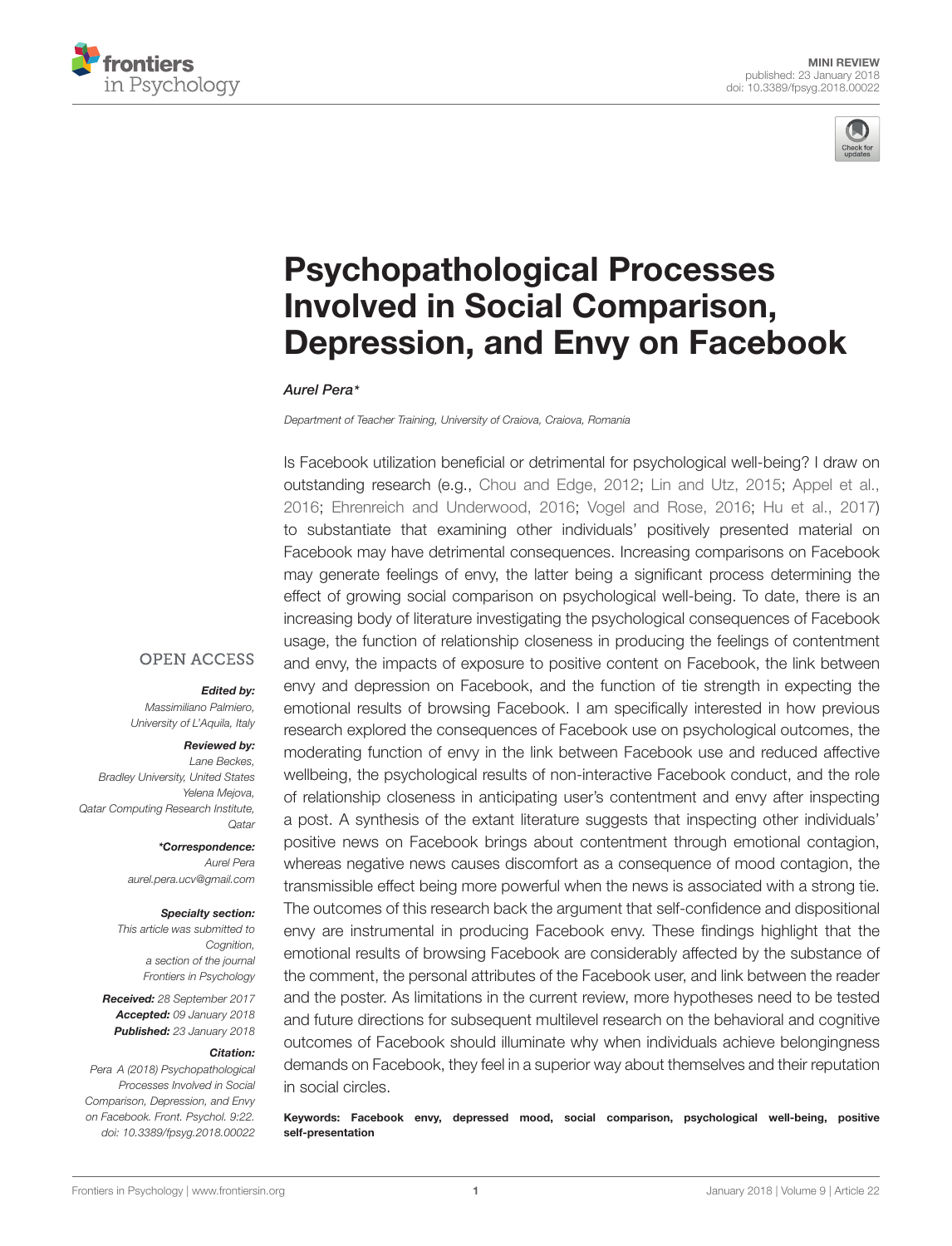### INTRODUCTION

Most recent literature on the consequences of Facebook use on psychological outcomes has insisted upon the substantial link between social comparison, depression, and envy, associated with depressed individuals' depleted self-confidence and subsequent feelings of mediocrity. Facebook allows individuals to exhibit themselves in an online profile with images and life events aimed for sharing with users registered as their Facebook pals. Facebook users can decide on whom they permit to be Facebook pals, thus implicitly managing the comments, using some heuristics when they conceive impressions of other individuals, particularly people whom they do not know directly. Facebook dispossesses its users from detecting their online pals' non-verbal expressions, therefore coercing users to depend only on the material they can obtain online. The main goal of this article is to clarify that Facebook social networks develop swifter than concrete social ones, and thus it is quite out of the question for its users to communicate personally with each of their network pals [\(Chou and Edge,](#page-4-0) [2012\)](#page-4-0). I aim to prove that, on Facebook, self-presentation is distinctive as users conceive their self-images on openly accessible profiles that can be read by a diversity of other users. Focusing on the processes regulating the comanifestation of depression and envy, I tackle the literature and develop an account according to which the positive selfpresentation predisposition can bring about either positive or negative psychological results for users being determined by whether their Facebook undertakings are other- or self-focused. Such end results vary as diverse mental mechanisms seem to be involved being based on the user's focus. When the latter homes in on other individuals' Facebook profiles, positive selfpresentation usually makes possible negative results through social comparison [\(Vogel and Rose,](#page-4-4) [2016\)](#page-4-4).

### DOES THE UTILIZATION OF FACEBOOK BRING ABOUT FEELINGS OF ENVY?

A great deal of research has tried to clarify whether envy is significant in the link between Facebook and depressed mood. [Appel et al.](#page-4-6) [\(2015\)](#page-4-6) suggest that inferior self-confidence in depressed persons brings about increasing social comparison, making envy more likely. Facebook enables effortless impression management, supplying high comparison criteria. Depressed and non-depressed individuals, in a quasi-experimental online research, indicate their self-confidence and are presented with definitely configured Facebook profiles that are either appealing or distasteful. Individuals are required to correlate themselves to the profile owner and to convey their ensuing attitudes of inferiority and envy. Depressed individuals are more envious, particularly after seeing the appealing profile. Envy is related to higher self-reported inferiority and associated adversely with self-confidence. Inferior self-confidence and ensuing attitudes of inferiority are instrumental in depressed persons' elevated degrees of envy. [Lin and Utz](#page-4-1) [\(2015\)](#page-4-1) examine the emotional results of reading a comment on Facebook and investigate the function of tie strength in envisaging contentment and envy. Employing a

multi-method approach, the authors claim that positive emotions are more dominant than negative ones while surfing Facebook. Tie strength is positively related to the attitude of contentment and harmless envy, whereas malevolent envy excludes tie strength after inspecting a positive comment on Facebook.

Disconnecting the link between social media and depression, [Blease](#page-4-7) [\(2015\)](#page-4-7) claims that the incompatibility between present social climate and the setting of evolutionary adaption allows expectations concerning the utilization of social media as a determinant for mild depression. Facebook users are more prone to causal drivers for mild depression under such circumstances: (a) the greater the amount of online friends; (b) the greater the time spent inspecting posts from the pool of such individuals; (c) the user does so constantly; and (d) the content of the comments is of a swaggering character. The prevalence and the amount of displays of superior status cues identified by the user induces the perception of inferior relative social relevance among Facebook users. [Ehrenreich and Underwood](#page-4-3) [\(2016\)](#page-4-3) examine how teenagers' internalizing symptoms (e.g., depression, restlessness, and alienation) affect the content of their Facebook interaction and the feedback they receive from friends on Facebook. Connections between internalizing symptoms and Facebook interaction are dissimilar for girls and boys. For the former, internalizing symptoms envisage several kinds of Facebook content: detrimental affect, somatic disorders, and eliciting backing – but are not associated with boys' Facebook posts. In contrast with boys, for girls, internalizing symptoms envisage collecting more peer posts indicating detrimental affect, and peer feedback providing support. Girls predisposed to internalizing symptoms utilize Facebook in manners that are alike to concentrating on adverse attitudes with peers, and receive likely reinforcing responses in return.

Thus, the use of Facebook generates both beneficial and adverse feelings: users may be exposed to comments from a diversity of distinct individuals. The emotional results of inspecting a comment can be determined by the substance of the post and can be affected by the link between the poster and reader. Tie strength between the user and the poster influences emotional results. Inspecting other individuals' positive news on Facebook brings about contentment through emotional contagion, whereas negative news causes discomfort as a consequence of mood contagion, the transmissible effect being more powerful when the news is associated with a strong tie. Relationship closeness constructively curbs the impact of the substance of Facebook comments on users' emotions, e.g., reinforcing the feelings of contentment or discomfort [\(Lin and Utz,](#page-4-1) [2015\)](#page-4-1).

It follows from the preceding analysis that concentrating on other individuals is constructive when Facebook users examine the profiles of descending comparison targets. The beneficial self-presentation component of Facebook may be favorable when individuals concentrate on themselves when employing Facebook. Concentrating on the self while employing Facebook results in the accomplishment of self-presentation demands and, in the aftermath, of self-affirmation ones. Self-presentation on Facebook is advantageous when the positive self-perception conceived in that respect is employed to enhance and support the self-concept. The self-affirming advantages of concentrating on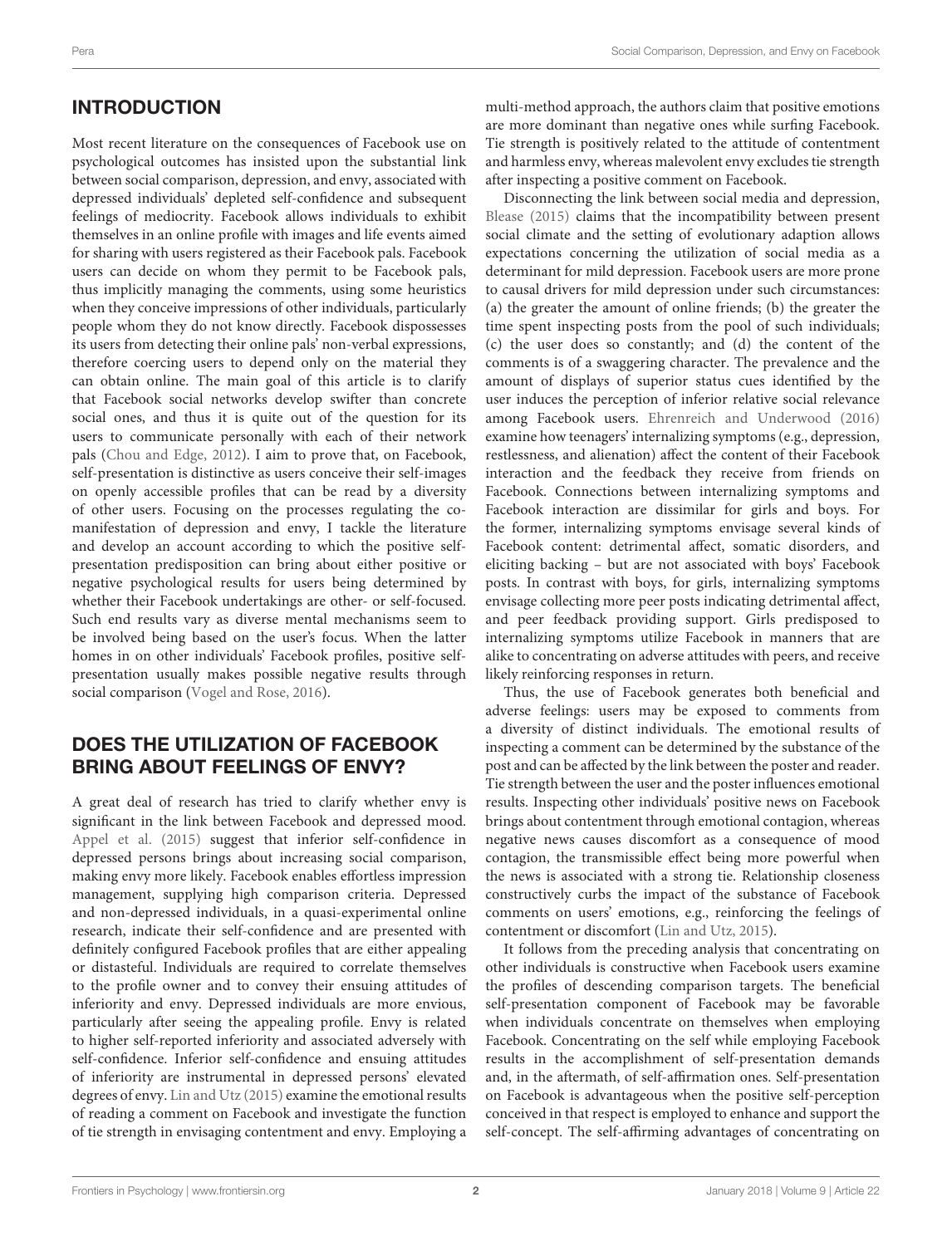one's own profile materialize when the latter comprises positively self-presented material. Individuals who publish chiefly negative material about themselves are improbable to psychologically profit from examining their profiles. Any personal and situational aspects that influence an individual to post negative material would regulate the standard advantages of an emphasis on selfgenerated material [\(Vogel and Rose,](#page-4-4) [2016\)](#page-4-4).

# ENVY AS PROCESS THAT MAY CONNECT FACEBOOK UTILIZATION AND PSYCHOLOGICAL WELL-BEING

Consistent research findings in this arena indicate that evaluations of high personal control raise the probability of benign envy compared with malicious envy. Another relevant distinctness between benign and malicious envy refers to the perceived merit of the superior end result of the envied. As [Appel et al.](#page-4-2) [\(2016\)](#page-4-2) observe, in their Facebook profiles, individuals convey teeming social comparison data disclosing chiefly positive self-portrayals, and thus supplying a productive ground for envy. The authors review research on this mechanism for the possible detrimental consequences of Facebook utilization on well-being and depression. Passive Facebook utilization envisages various measures of social comparison and envy that facilitate a positive link between Facebook utilization and unsatisfactory affective outcomes (e.g., depression). [Wallace et al.](#page-4-8) [\(2017\)](#page-4-8) note that online social networks (OSNs) provide a flow of information that immediately offers comparison chances, frequently generating feelings of envy. Facebook users undergo greater OSN-situational envy when they display neuroticism and employ Facebook to satisfy needs to collect information, pursue attention, or pass time (envy-prone individuals should utilize OSNs for particular goals and circumvent passive undertakings).

[Hu et al.](#page-4-5) [\(2017\)](#page-4-5) seek to harmonize research indicating that Facebooking is both behooveful and harmful for individuals' psychological well-being by elucidating the particular consequences of Facebooking on persons' online–offline social relationship contentment and psychological well-being. Employing structural equation modeling, [Hu et al.](#page-4-5) [\(2017\)](#page-4-5) inspect routes between Facebook strength, online–offline social relationship contentment, perceived social backing, social interplay distress, and psychological well-being, assessing personality dissimilarities on each of the paths. Intensive Facebooking is positively related to individuals' psychological well-being via online social relationship contentment and adversely associated with their psychological well-being via offline social relationship contentment. The connection between perceived social backing and psychological well-being is more powerful for self-observers than for socializers. The advantages or drawbacks of Facebooking are dependent on both personality attributes and online–offline social settings. [Kaya and Bicen](#page-4-9) [\(2016\)](#page-4-9) inspect the consequences of Facebook use on students' behaviors. Whether there is a beneficial link between trust, social media involvement and associated conducts is evaluated with respect to using Facebook. The findings point out that Facebook is utilized for interactive fun and distributing information,

pictures and songs. Students are aware that swearing is a type of wrongoing and are cognizant of protecting their social identity. They also adhere to privacy by not using their friends' Facebook accounts. [Ophir et al.](#page-4-10) [\(2016\)](#page-4-10) focus on the symptom of youth depression in teenagers' Facebook status updates, and use a multiple regression analysis to identify status update characteristics that envisage status update depression scores: DSM-5 depressive manifestations, cognitive alterations, poeticdramatic type of verbal content, and feelings toward other persons.

The argument so far establishes that individuals with high self-confidence obtain substantial social backing on Facebook when posting negative material, whereas individuals with low self-confidence obtain fewer reactions. When individuals post negative material, they are adversely impacted by examining their own profile and by other individuals' uninspired reactions. Facebook utilization is beneficial when individuals use the advantages of positive self-presentation and undergo positive results, but is detrimental for psychological well-being when individuals examine acquaintances' positively displayed material, take part in increasing social comparison, and experience negative results. Self-presentation provides a channel through which to examine the conflicting consequences of Facebook use. Concentrating on (non-close) other individuals' idealistically positive online selves causes negative results, while homing in on their own online selves brings about positive ones [\(Vogel and](#page-4-4) [Rose,](#page-4-4) [2016\)](#page-4-4).

Existing research makes the case that tie strength regulates the link between the substance of the comment and the feeling of contentment. Users are content after reading positive comments from their Facebook friends, especially if the good news is associated with a strong tie. Envious feelings are produced by distinct features of the user, e.g., low self-esteem, instead of relationship closeness. For negative news, Facebook users undergo more adverse emotions when it is associated with a strong tie than a weak one. People have to tolerate the negative news associated with their strong ties in real life, because Facebook is not the exclusive communicational medium. A familiar link between the poster and the reader assists in advancing kindliness and the incentive of leveling-up: benign envy takes effect when an envy-inducing comment is displayed by a strong tie instead of a weak tie. Individuals are less expected to undergo malicious envy, a demolishing impetus, in relation to their strong ties in comparison with other less-intimate people [\(Lin and Utz,](#page-4-1) [2015\)](#page-4-1).

## CAUSAL LINKS BETWEEN FACEBOOK UTILIZATION, SOCIAL COMPARISON, ENVY, AND DEPRESSION

A robust stream of research has been devoted to understanding envy as a functional emotion indicating the demand to concentrate on perceived dissimilarities in social status provided to the self and others. [Chou and Edge](#page-4-0) [\(2012\)](#page-4-0) analyze the effect of utilizing Facebook on users' perceptions of other persons' lives and assert that those with more profound participation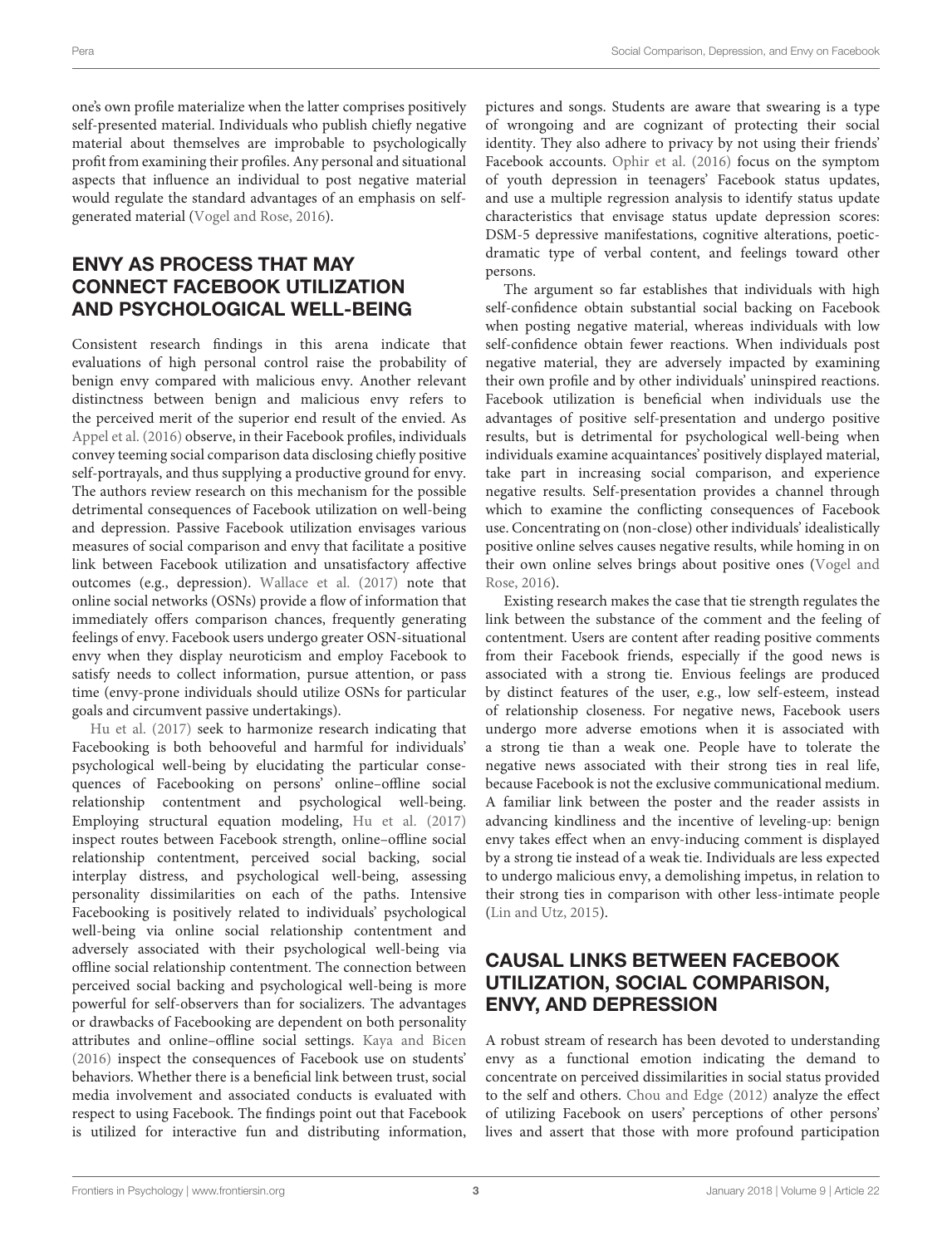with Facebook have distinct perceptions of other individuals than those less engaged, as Facebook users are likely to build judgment on instances readily recollected (the availability heuristic) and to apply the positive posts displayed on Facebook to other persons' personality, instead of situational factors (correspondence bias). Individuals who utilize Facebook longer admit more that other persons are more successful, and concede less that life is satisfactory, and individuals spending more time on Facebook weekly recognize more that other persons are more successful and have better lives. Individuals that include more persons whom they do not know in the flesh as their Facebook friends accept more that other people have better lives. [Lãzãroiu](#page-4-11) [\(2016\)](#page-4-11) insists on the Facebook use intensity, the advancement of Facebook addiction, and the effect of personal features and motivation aspects on Facebook utilization and addictive propensity. The research decodes feasible mechanisms constituting the grounds of maladaptive patterns of Facebook usage, the function of personal psychological characteristics in Facebook use, and significant psychological drivers for Facebook addiction. [Bratu](#page-4-12) [\(2017\)](#page-4-12) investigates the personality facets and determinants of individuals that engage in Facebook trolling, and identifies the impact of abnormal, disruptive, and non-normative behaviors on online groups, and zappy connections between dark personality traits and socially adverse and malevolent conducts. [Morin-Major et al.](#page-4-13) [\(2016\)](#page-4-13) analyze the connections between Facebook behaviors (utilization rate, network proportion, selfpresentation and peer-interplay) and fundamental degrees of cortisol among teenage boys and girls, incorporating wellsubstantiated levels of perceived stress, felt social backing, egotism, and depressive syndromes. Cortisol systemic output is beneficially related to the amount of Facebook friends and adversely correlated to Facebook peer-interplay. Facebook behaviors are linked with diurnal cortisol concentrations in teenagers.

[Park et al.](#page-4-14) [\(2016\)](#page-4-14) explore the social backing underlying forces that typifies the manner persons with fluctuating degrees of depression and Severe Combined Immunodeficiency-diagnosed clinically depressed and non-depressed people network with Facebook. Communicating positive or negative data on Facebook affects the supply of social backing depressed persons (a) really receive (contingent on definite social backing transactions noted down on Facebook walls) and (b) assume they receive (contingent on subjective evaluations) from their Facebook network. Depression is positively associated with social backing from Facebook networks when users communicate negative information. Depression is negatively associated with how much social backing users assume they receive from their Facebook networks. An imbalance typifies the link between depression and various kinds of Facebook social backing. [Rosenthal et al.](#page-4-15) [\(2016\)](#page-4-15) scrutinize whether adverse Facebook experiences, assessed by kind, newness, amount of experiences, and acuteness of distress, are autonomously related to depressive syndromes among teenagers in a longitudinal family cohort, and identify a coherent link between adverse Facebook experiences and depressive syndromes. [Satici and Uysal](#page-4-16) [\(2015\)](#page-4-16) employ a stepwise regression analysis with autonomous variables such as life contentment, subjective strength, flourishing, and subjective joy,

to clarify fluctuation in problematic Facebook utilization, and indicate that all of them are relevant adverse predictors of such use.

[Shakya and Christakis](#page-4-17) [\(2017\)](#page-4-17) delve into the links of Facebook activity and actual social network performances with self-reported physical and mental health, self-reported life contentment, and body mass index. The results specify that Facebook use is adversely correlated with well-being, being comparable to or more significant in size than the beneficial effect of offline interactions, thus indicating an attainable balance between offline and online connections. [Steers](#page-4-18) [\(2016\)](#page-4-18) aims to spell out Facebook's intricate connection with relatedness demands and depressive syndroms. Facebook is driven by both connection and disconnection, thus impacting individuals' mental health. Facebook involvement bolstering connection enhances well-being whereas disconnecting undertakings bring about adverse effects. Facebook depression may be grasped by investigating Facebook's deep-seated characteristics, therefore stimulating and propagating persons' negative affect. [Zhang](#page-4-19) [\(2017\)](#page-4-19) examines the impact of self-disclosure on social network sites (SNSs) on young persons' mental health. The results indicate that individuals are likely to bare their souls on Facebook when they are stressed and that self-disclosure on Facebook facilitates the link between tense life activities and mental health. Facebook disclosure is positively related to displayed social backing on Facebook, generating expanded perceived social support, improved life contentment, and diminished depression.

It thus seems reasonable to claim that self-confidence and dispositional envy are instrumental in producing Facebook envy. Nearly all Facebook comments are not self-evaluation intimidating, and less malicious envy is presumed when it is associated with a close friend. Facebook users with superior dispositional envy are more expected to take part in rising social comparisons and undergo more benign and malicious envy after inspecting a positive comment on Facebook. If Facebook users collect more comments from their close friends, they undergo more contentment. The emotional results of browsing Facebook are considerably affected by the substance of the comment, the personal attributes of the Facebook user, and link between the reader and the poster. Tie strength curbs the feeling of contentment after inspecting a comment on Facebook, in addition to the one of benign envy [\(Lin and Utz,](#page-4-1) [2015\)](#page-4-1).

These studies provide evidence that depressiveness is related to superior levels of envy when comparison criteria are high. Facebook use bolsters disapproving social comparisons and envy, possibly generating depressed mood. The idea of depression prompting people to envy assists in determining a community that is particularly exposed to the envy provoking capacity of Facebook comparison. Unbecoming social comparisons brings about two different types of envy. Malicious envy involves the drive to undermine the envied individual, being related to annoyance, reduced personal control, and feelings of unfairness. Similarly irritating, benign envy stimulates to harmonize the superior individual through endeavor and is related to esteem. Disconnecting the two clarifies the contradictory results with regard to Facebook use. Depressed people are mostly predisposed to malicious and not benign envy when using Facebook. Social